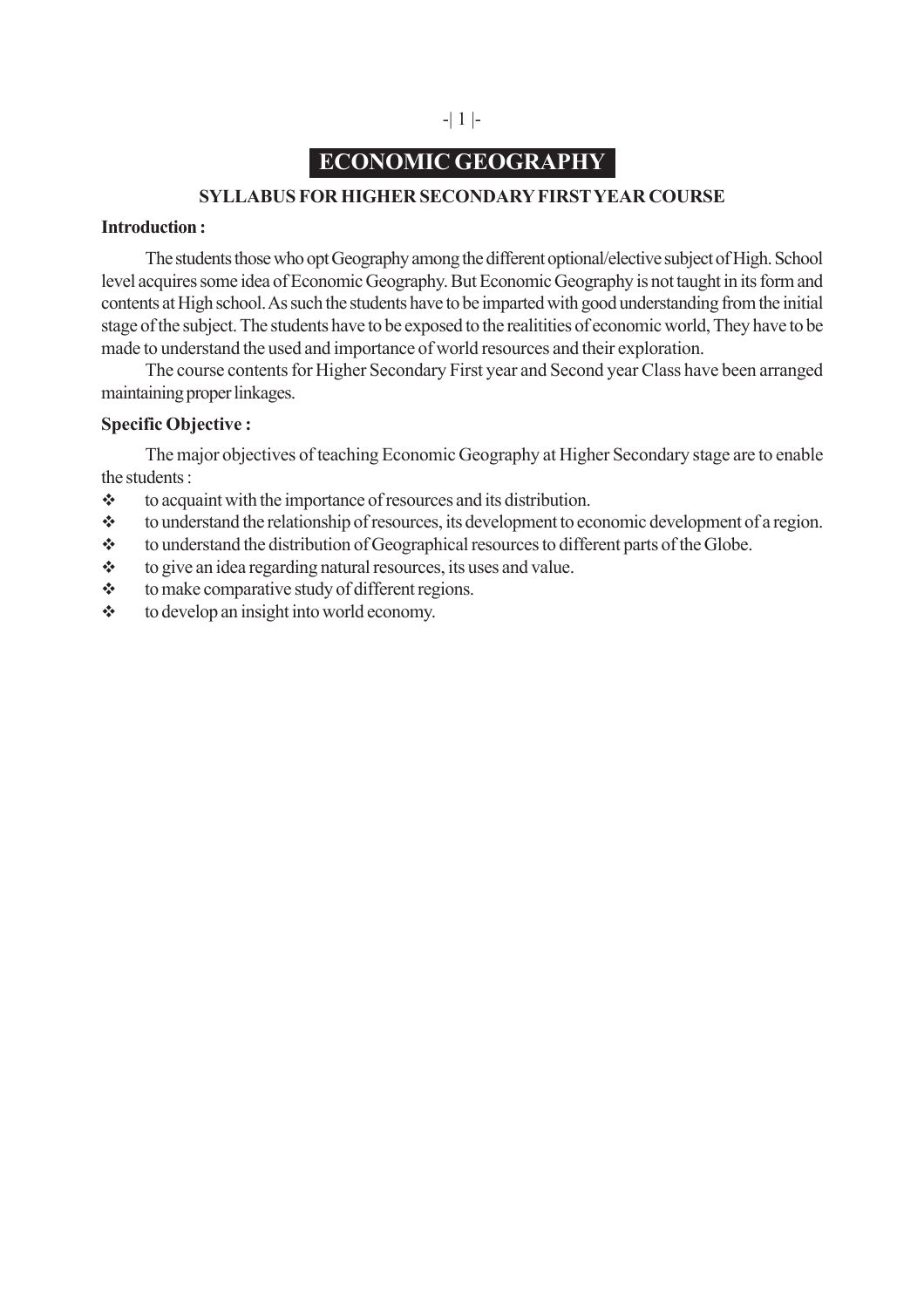# -| 2 |-

# **ECONOMIC GEOGRAPHY**

### **SYLLABUS FOR HIGHER SECONDARY FIRST YEAR COURSE**

#### **One Paper** Time : Three hours **Marks : 100**

#### **Unitwise Distribution of Marks & Periods :**

| Unit   | <b>Topics</b>                    |        | <b>Marks</b> | <b>Periods</b> |
|--------|----------------------------------|--------|--------------|----------------|
| Unit-1 | Introduction                     |        | 15           | 25             |
| Unit-2 | Principal types of World Climate |        | 05           | 10             |
| Unit-3 | Resources                        |        | 15           | 25             |
| Unit-4 | Agriculture                      |        | 15           | 25             |
| Unit-5 | <b>Minerals</b>                  |        | 10           | 20             |
| Unit-6 | <b>Energy Resource</b>           |        | 10           | 20             |
| Unit-7 | Manufacturing Industries         |        | 15           | 25             |
| Unit-8 | <b>Trade and Transport</b>       |        | 07           | 15             |
| Unit-9 | Port, Harbour and Hinterland     |        | 08           | 15             |
|        |                                  | Total: | 100          | 180            |

#### **Unitwise Distribution of Course contents:**

#### **Unit-1 : Introduction : Marks : 15**

Definition, nature, scope, importance and methodology of Economic Geography, Primary needs of Man. Occupation of Man - primary, secondary and tertiary. Enyironment : physical and cultural, Man's activities under different euvironrnental conditions.

#### Unit-2 : Principal types of World Climate : **Marks : 05** Marks : 05

Characteristics of equatorial, Monsoon and Mediterranean types of climate.

### **Unlt-3 : Resource : Marks : 15**

(i) *Human :* A brief outline on the distribution and density of population.

Man-land ratio, Population density zones of the world. Population and economic development, Concept of optimum population, over population and under population.

(ii) *Forest :* Equatorial : Temperate and Sub polar forests and their utilities. Tropical and Temperate Grass land of the world. Dairying, sheep rearing and cattle rearing in different grassland regions of the world.

### Unit-4 : Agriculture : Types and Methods : **Marks : 15**

(i) Food crops : Rice and Wheat - geographical conditions for cultivation, production and international trade.

(ii) Commercial crops : Tea, Coffee, Rubber. Sugarcane, Cotton and Jute-geographical conditions for cultivation, production and international trade.